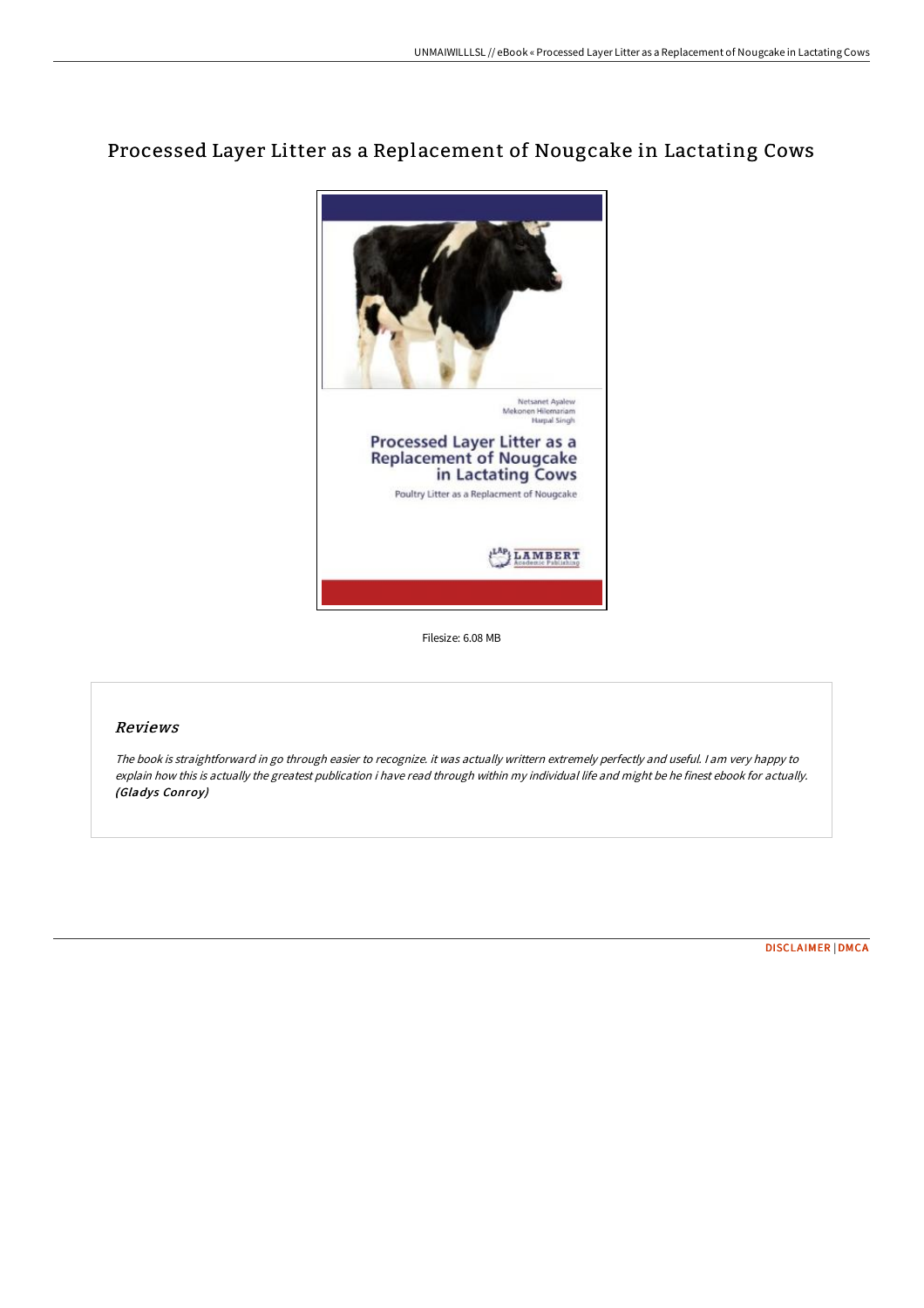# PROCESSED LAYER LITTER AS A REPLACEMENT OF NOUGCAKE IN LACTATING COWS



Condition: New. Publisher/Verlag: LAP Lambert Academic Publishing | Poultry Litter as a Replacment of Nougcake | Ethiopia holds large potential for dairy development and has the largest livestock population in Africa; feed is one of the most important factors affecting animal productivity. In Ethiopia feed availability and feed cost will contribute to the low productivity of animals. So finding livestock feeds with low cost price is important; poultry litter is one of the low cost and also available feed as compared with other feed availebele in Ethiopia. It was found that there were significant differences among treatments when observed across periods in feed intake, milk yield and composition. It can, therefore, be concluded that poultry litter can be good replacement for resource poor producers. Hence, poultry litter as a supplement feed in dairy farm production should be sacaled up to increase the production and productivity in dairy farm industry; espacially in small scale farmers. | Format: Paperback | Language/Sprache: english | 76 pp.

 $\blacksquare$ Read Processed Layer Litter as a [Replacement](http://bookera.tech/processed-layer-litter-as-a-replacement-of-nougc.html) of Nougcake in Lactating Cows Online ⊕ Download PDF Processed Layer Litter as a [Replacement](http://bookera.tech/processed-layer-litter-as-a-replacement-of-nougc.html) of Nougcake in Lactating Cows